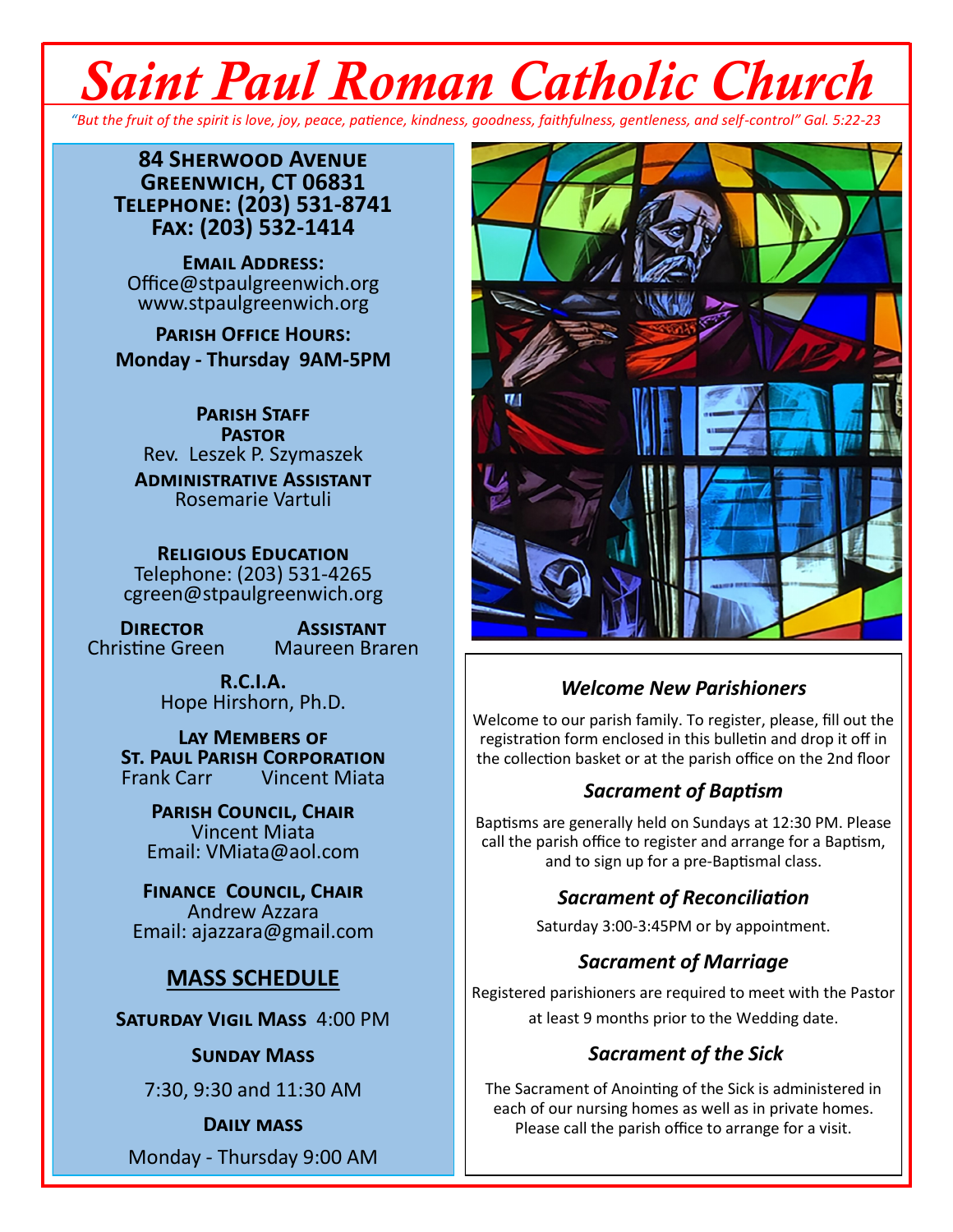The Perpetual Light Candle burns this week for:

*Rocco & Louis Belfiore*

From Family

Our Lady of Guadalupe Candle burns this week for:

*Dea Farina*

From Livia Farina & Family



#### **PRAY FOR**

Would you like us to pray for you or your loved one? Please call the office at (203) 531-8741 between

the hours of 9:00 AM and 4:00 PM. Please keep the following in your prayers – the names of those who are sick in our parish, those facing surgery and those in need of healing:

**Fr. Frank Winn, Msgr Stephen DiGiovanni, Maeve Carr, Adrianna, Liam Craane, Stephanie Belmonte, Anthony J. Gioffre, Norman Goldfarb, Jenny Romanello, Christian John, Anthony Marini, Jani & Marco Cuono, Salvatore Piria, Arlene & Rich Esposito, Al Domizano, For A Special Intention, Gail Piria, RosaMaria Santos, Zachary Dolgetta, Roger Woolcott ,Christina Zannikos, Robert Mulderrig, David Snyder, Anthony Rovitaille, Joseph Occhicone,Jr., Joseph Boskello, Philip Pagliarullo, Joanne Carpenito, Joe DeLaurentis, Laurie Koziel-Murphy, Jenell Nani, Lisa, Virginia Hagan, Lucy Mirarchi, Erick Laing, Rajanand Bisnathsing, Esperanza Ramos, Rocco Anthony Marino, Elinor Carr, Barbara Leon, Annette, Jorge Saavedra, Agostino Colotti, John Riddle, Elizabeth Jaeger, DeeDee Mitchell, Pat Marciano, Daniela Forte**, **Kathy Carlin**

**Church Support**

# **THANK YOU FOR YOUR GENEROSITY!**

If you are unable to attend Mass, please consider "making-up" your offering at the next Mass you attend.

We Need You to sign-up for Online Giving! It's easy.

Just go to: www.stpaulgreenwich.org and click on…

**Online Giving**

**You can even use your smartphone or tablet.**



Please consider remembering



# **BEREAVEMENT GROUP**

At St. Paul Parish

When you lose a loved one, whether 2 weeks or 2 years ago, your world has changed forever. Sharing your experience can be helpful both for yourself and for others. When we come together, we enlarge the possibilities of healing and of hope for the future.

Please join us on **Thursday, January 9th (5:30 to 7:00)** in the **Parish Center**. The group will meet every other Thursday evening. Dianne Deachan PhD, psychologist and parishioner, will lead the group. For further information, contact: Dianne at diannefdf@yahoo.com, TITLE: Bereavement Group.

If you prefer, call Dianne at 914-327-0447. Leave a message and she will return your call as soon as possible.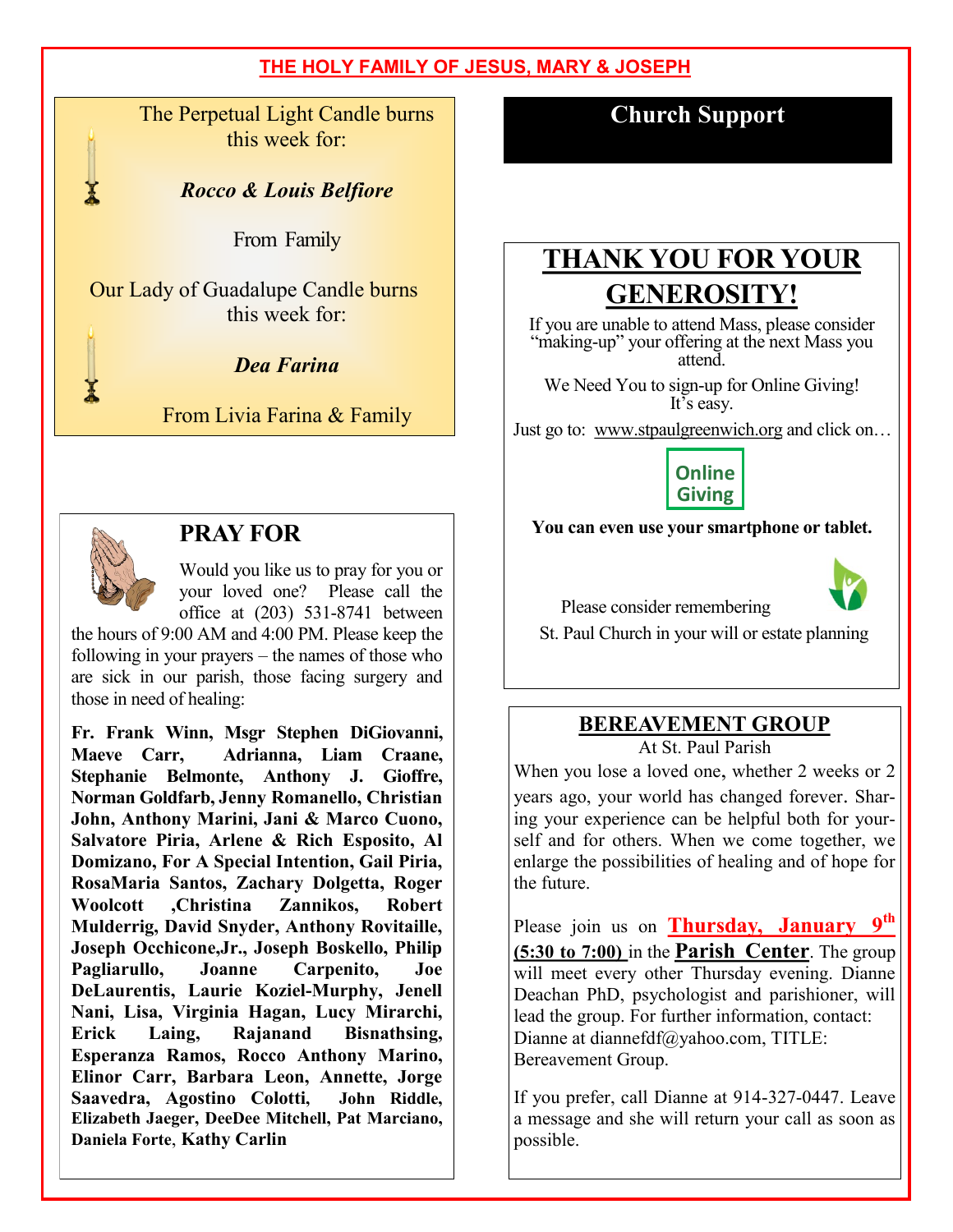#### **Upcoming Parish Meetings and Events**

|      |            | 12/24—1/1 Parish Office Closed         |                |  |
|------|------------|----------------------------------------|----------------|--|
| 1/5  | Sun        | Classes 1,3,4                          | 8:30-9:30am    |  |
|      |            | Parish Coffee Hour following 9:30 Mass |                |  |
|      |            | Classes Pre-k/k, $2,3,4,5,6$           | 10:30-11:30am  |  |
|      |            | "Souper" Bowl Soup Drives Begins       |                |  |
| 1/7  | Tue        | Class 3,4,5,6                          | 4:14-5:15pm    |  |
|      |            | Class $6,7,8$                          | $6:30-8:00$ pm |  |
| 1/9  | Thur       | Bereavement Group                      | 5:30-7:00pm    |  |
|      |            |                                        |                |  |
| 1/12 | Sun        | Class $1,3,4$                          | 8:30-9:30am    |  |
|      |            | Classes Pre k/k, $2,3,4,5,6$           | 10:30-11:30am  |  |
| 1/14 | Tue        | Class 3,4,5,6                          | $4:15-5:15$ pm |  |
|      |            | Class $6,7,8$                          | No Class       |  |
| 1/19 | <b>Sun</b> | No Class                               |                |  |
| 1/21 | Tue        | No Class                               |                |  |
|      |            |                                        |                |  |
| 1/23 | Thur       | Bereavement Group                      | 5:30-7:00pm    |  |
| 1/26 | <b>Sun</b> | Classes 1,3,4                          | 8:30-9:30am    |  |
|      |            | Classes Pre-k/k, $2,3,4,5,6$           | 10:30-11:30am  |  |
| 1/28 | Tue        | Class $3,4,5,6$                        | $4:15-5:15$ pm |  |
|      |            | Class $6,7,8$                          | $6:30-8:00$ pm |  |

Happy New Year!



The St. Paul Community Welcomed

**Juliana Grace Robinson Justin Jacob Robinson And Nolan Christopher Librandi**

Into Our Community last Weekend Through the Sacrament of Baptism



The Parish Office will be closed from December  $24<sup>th</sup>$  through January  $1<sup>st</sup>$ .

We will re-open on Thursday, January  $2<sup>nd</sup>$ .

*Solemnity of Mary, Mother of God* 

*Mass Schedule* 

*Tuesday, December 31st , 2019 5:30 p.m. Vigil* 

*Wednesday, January 1st , 2020 9:00 a.m. 12:15 p.m.*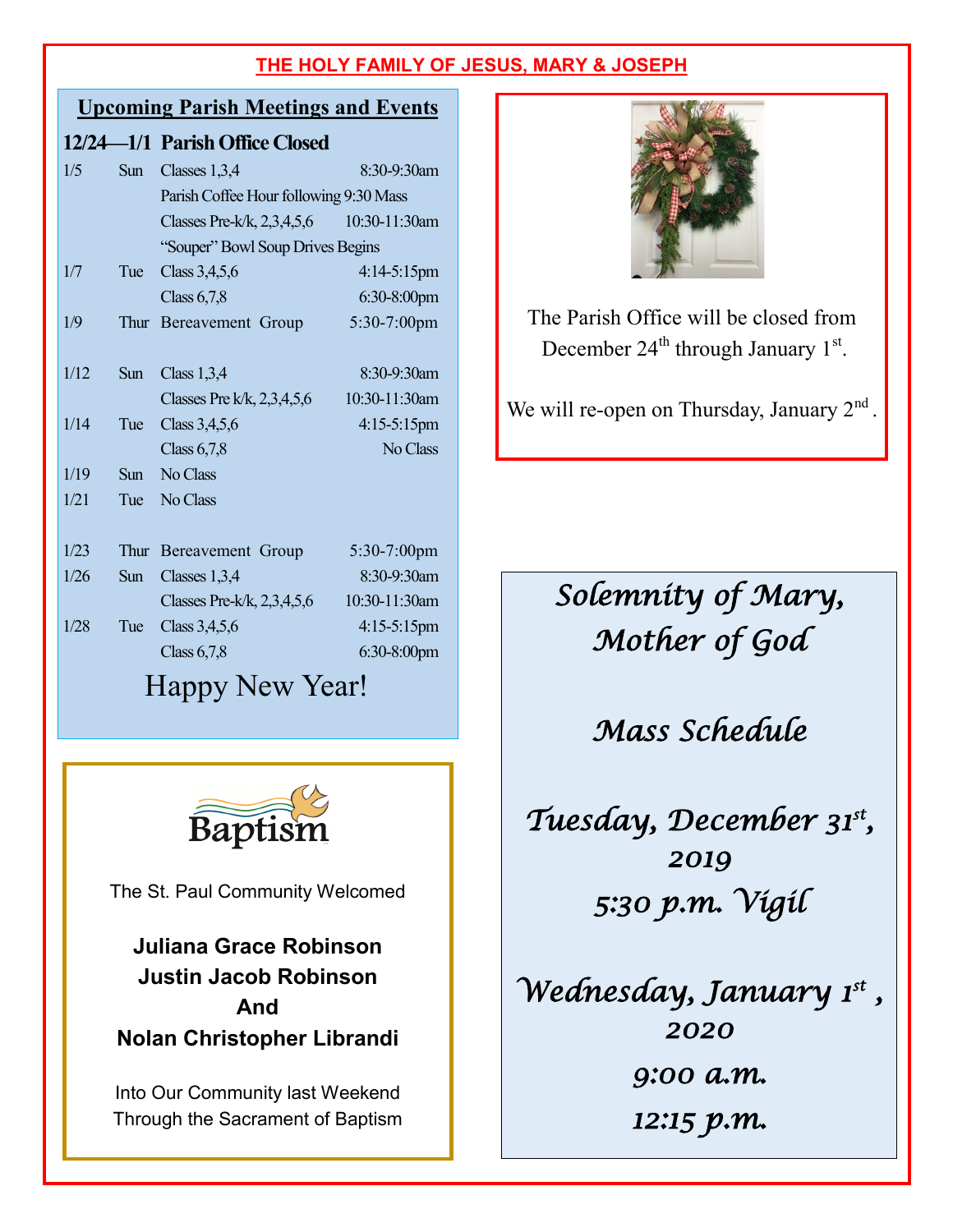#### **PARISH REGISTRATION OR CHANGE IN INFORMATION**

*If you attend our parish on a regular basis, please consider registering with us. It is helpful, especially whenever the need arises for special sacraments, sponsor certificates, religious education classes, etc. Kindly fill in the form below and return it to the rectory either by mail or by dropping it in the collection basket.*

#### **Please Print**

New: Change:

Mr. Mrs.  $Mr. & Mr. & Mrs.$  Miss Ms.

First Name(s):  $\qquad \qquad \qquad$ 

Wife's Maiden Name:\_\_\_\_\_\_\_\_\_\_\_\_\_\_\_\_\_\_\_\_\_\_\_\_\_\_\_\_\_\_\_\_\_\_\_\_

Last Name:

Street Address:

City:\_\_\_\_\_\_\_\_\_\_\_\_\_\_\_\_\_\_ State:\_\_\_\_\_\_\_\_\_\_\_\_\_

Phone:\_\_\_\_\_\_\_\_\_\_\_\_\_\_\_\_ Zip Code:\_\_\_\_\_\_\_\_\_\_

Birth Dates::\_\_\_\_\_\_\_\_\_\_\_\_\_\_\_\_\_\_\_\_\_\_\_\_\_\_\_\_\_

E-mail address:\_\_\_\_\_\_\_\_\_\_\_\_\_\_\_\_\_\_\_\_\_\_\_\_\_\_\_\_\_

#### **Name(s) of Children (under 18) & Birth Date(s):**  $\mathcal{L}_\text{max}$

 $\mathcal{L}_\text{max}$  $\mathcal{L}_\text{max}$  , where  $\mathcal{L}_\text{max}$  and  $\mathcal{L}_\text{max}$  and  $\mathcal{L}_\text{max}$  $\mathcal{L}_\text{max}$ 

#### **CANTORS**

William Craane, Elizabeth Russo, Molly Davey **ORGANIST/MUSIC DIRECTOR** Ashley Bennett **USHERS**

*Saturday:* Mario Maffei, Richard Papalardo, Agostino Colotti, Dr. Tom Borelli, Vincent Palone, Louis Cardinale, Louis Berlingo *Sunday:* Emilio Biagiotti, Joseph Camillo, Frank Carr, Jim Doetsch, Jim Floyd, Tom Fudale, Tony Marinaro, John Titsworth Gary Wasik, Robert Imbres, Bob Gerosa, William Reynolds, Thom Ecay, Ken Kitahara, Joseph Cilauro, Tom Curtin

# **Prayer To Saint Michael The Archangel**

St. Michael the Archangel, defend us in battle. Be our defense against the wickedness and snares of the Devil. May God rebuke him, we humbly pray, And do thou, O Prince of the heavenly hosts, by the power of God, cast into hell Satan, And all the evil spirits, who prowl about the world Seeking the ruin of souls. Amen

The St. Paul Family shares in the loss of

## **Anne E. Martinelli**



Eternal rest grant unto her O Lord, and let perpetual light shine upon her May she rest in peace